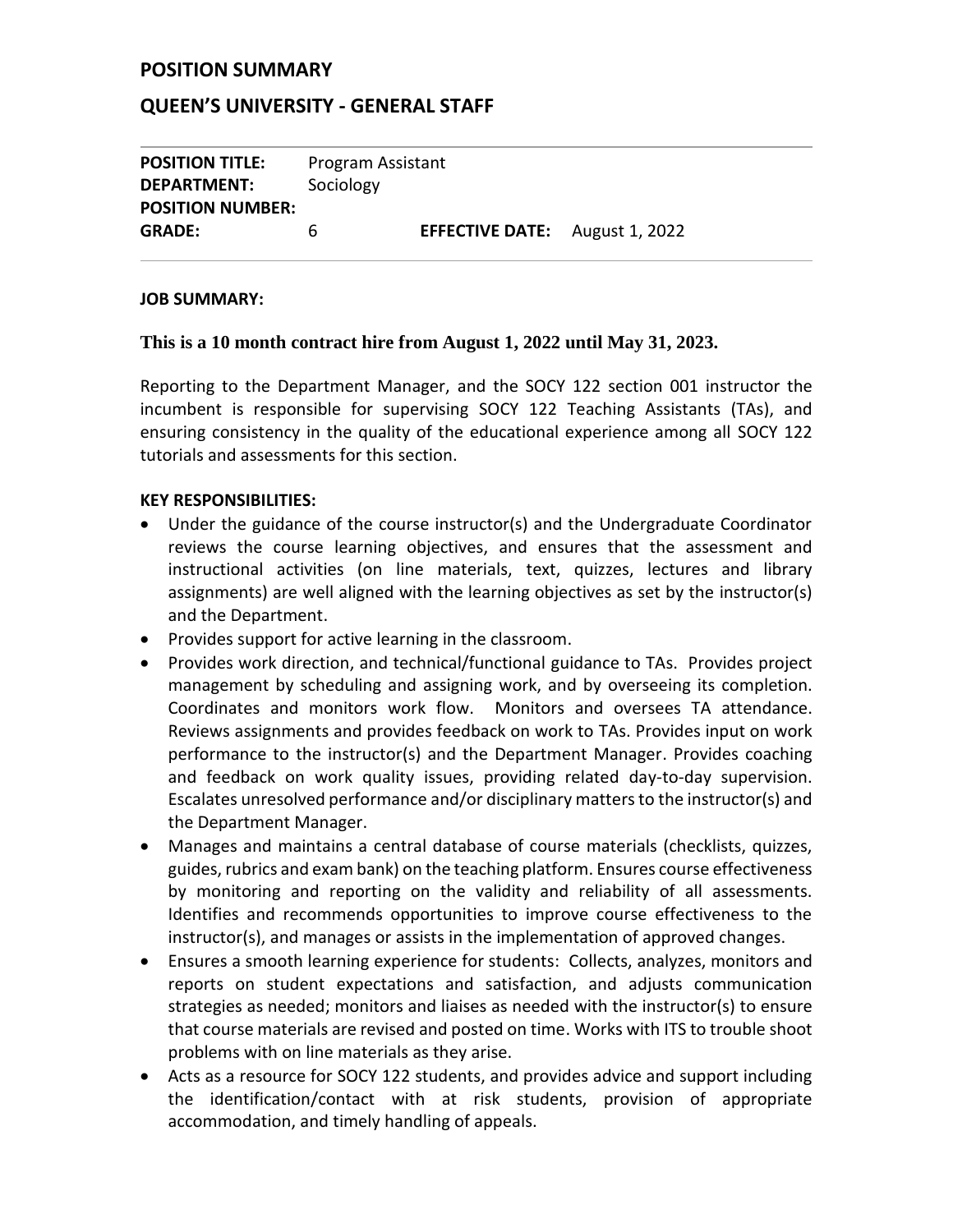- Manages and maintains accurate student records, including accommodations and considerations, grade sheets, tutorial lists, and ensures grades are posted on the teaching platform in a timely manner and supports the instructor(s) in uploading final grades to PeopleSoft.
- Coordinates accommodations for in-class tests and assignments.
- Manages special projects in support of improving the learning experience for students.
- May take on a tutorial section if needed and/or replace a TA when they are unable to attend their tutorial section and/or work with the TA to find a suitable replacement.

## **REQUIRED QUALIFICATIONS:**

- Master's Degree in Sociology, or equivalent.
- Past teaching assistant experience.
- Experience in a supervisory role is preferred.

## **SPECIAL SKILLS:**

- Familiarity with active learning and course design principles.
- Excellent communications and interpersonal skills are necessary; incumbent must be able to interact effectively with a wide variety of people from every level of the university structure.
- Strong organizational and planning skills, in order to coordinate work of department and individuals.
- Incumbent should be able to solve unexpected problems as they arise, referring only extremely complex problems to supervisors.
- Effective supervisory skills and ability to motivate and create a positive work environment.
- Advanced administrative skills, including use of computers for word processing, spreadsheet, and database management.
- Knowledge of OnQ and Excel, preferable; ability to adapt to new technologies and provide initial troubleshooting with software

## **DECISION MAKING:**

- Finds solution to unanticipated problems, for example: Last minute reassignment of duties (asking another TA to step in to facilitate a tutorial or grade in place of another) and decide whether complexity of the problem warrants the involvement of more senior staff. Determine how problem/solution will impact project development.
- Determines priorities and makes decisions about TA duties and the assignment of work to achieve optimum efficiencies and productivity. Assesses TAs' training needs and makes recommendations for internal or external training to attain proficiency. Monitors and assesses output and the quality of TAs' work, and recommends need for formal training or development plans to the instructor(s) and the Department Manager and identifies possible TA performance and/or disciplinary issues.
- Determines when to respond to student requests for support, escalating or redirecting to others as appropriate.